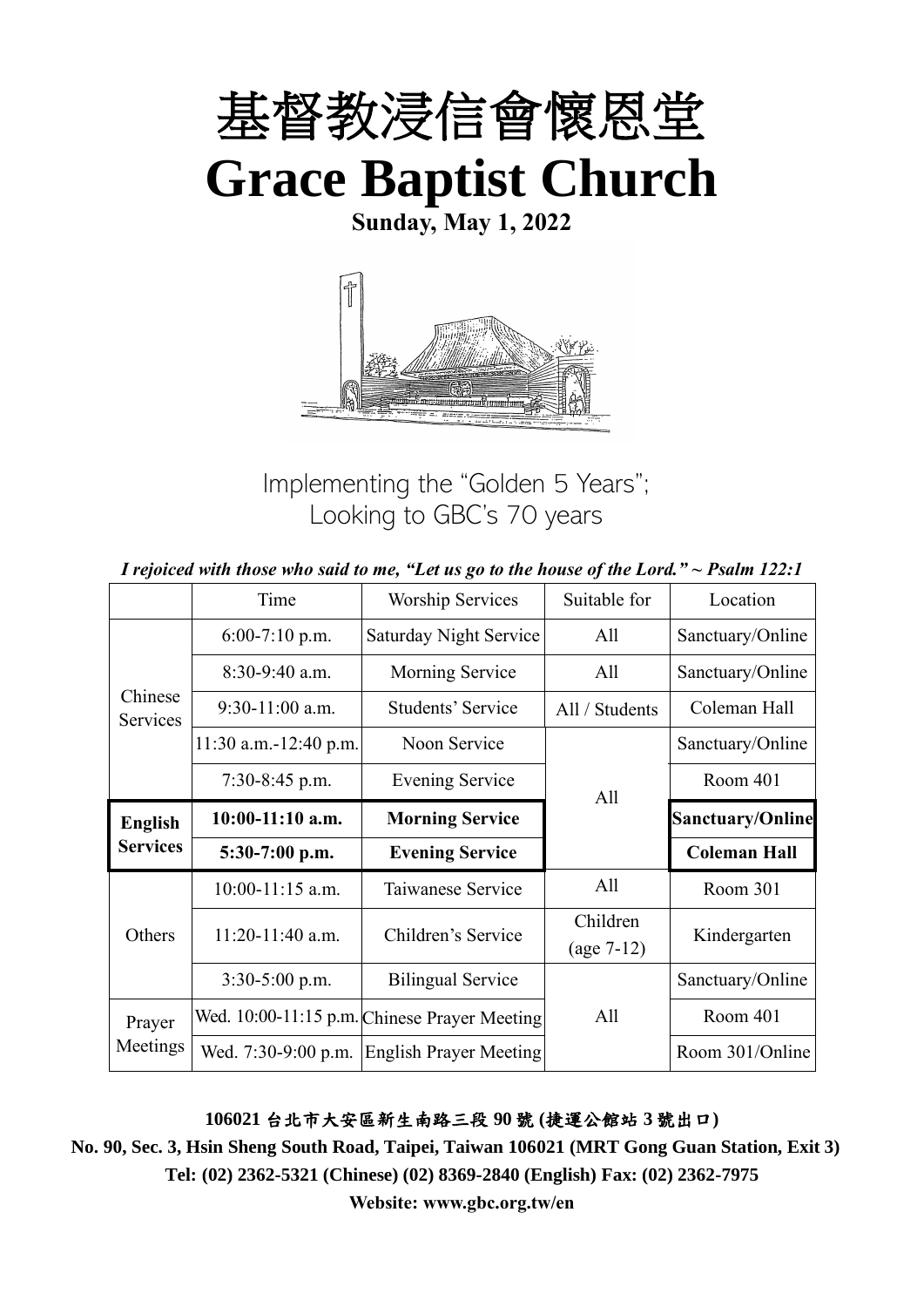|                                           |                                                                                                                                                                                                                                                                    | <b>Welcome to Grace Baptist Church English Congregation.</b><br>Thank you for choosing to worship with us and celebrate the glory of our Lord.                                                                                                                                                                                                                                                                         |                                                                                                                                                             |
|-------------------------------------------|--------------------------------------------------------------------------------------------------------------------------------------------------------------------------------------------------------------------------------------------------------------------|------------------------------------------------------------------------------------------------------------------------------------------------------------------------------------------------------------------------------------------------------------------------------------------------------------------------------------------------------------------------------------------------------------------------|-------------------------------------------------------------------------------------------------------------------------------------------------------------|
|                                           | Prelude<br>Greeting/Prayer<br>Worship through Music<br>Pastoral Prayer<br>Worship through Music<br><b>Offertory Prayer</b><br>Tithes and Offerings<br>Doxology<br>Lord's Supper<br>Missions Offering<br>Pray for Our Church<br><b>Scripture Reading</b><br>Message | Morning Worship Service - 10:00 a.m.<br><b>Sunday, May 1, 2022</b><br>"Be Exalted $O$ God" - #19<br>"You Are My Hiding Place" - #125<br>"Abide with $Me$ " - #88<br>Matthew 24:15-22<br>Know What's Coming                                                                                                                                                                                                             | Praise Tan<br>Michael Huang<br>Pastor Nick Brideson<br>Michael Huang<br>Paul Han<br>Pastor Nick Brideson<br>Minister Priscilla Liao<br>Pastor Nick Brideson |
| Nursery<br>$(0-3)$                        | <b>Response Song</b><br>Benediction<br>Welcome<br>Closing Song<br>Postlude                                                                                                                                                                                         | "What If It Were Today" - #290<br>"As the Lord Is with Us"                                                                                                                                                                                                                                                                                                                                                             | Michael Huang<br>Praise Tan                                                                                                                                 |
| years<br>$\left[$ old $\right)$<br>during |                                                                                                                                                                                                                                                                    | A - "Cry Room" (at the back of the Sanctuary): without child's parents there.<br>B - "Kindergarten Green Room" (enter next to GBC's back exit door): with at least one parent there.                                                                                                                                                                                                                                   |                                                                                                                                                             |
| AM <sup>-</sup><br>Service:               | Prelude                                                                                                                                                                                                                                                            | Evening Worship Service – 5:30 p.m.<br><b>Sunday, May 1, 2022</b>                                                                                                                                                                                                                                                                                                                                                      | Praise Tan                                                                                                                                                  |
|                                           | Prayer<br>Worship through Music<br>Greeting<br>Pastoral Prayer<br>Worship through Music                                                                                                                                                                            | "His Mercy Is More"<br>"Forgiven"<br>"How Rich a Treasure We Possess"                                                                                                                                                                                                                                                                                                                                                  | Alex Chen, Leader<br>Pastor Nick Brideson<br>Alex Chen, Leader                                                                                              |
|                                           | <b>Offertory Prayer</b><br>Tithes and Offerings                                                                                                                                                                                                                    | "Unashamed"                                                                                                                                                                                                                                                                                                                                                                                                            | Sarah Huang                                                                                                                                                 |
|                                           | Lord's Supper<br>Missions Offering                                                                                                                                                                                                                                 |                                                                                                                                                                                                                                                                                                                                                                                                                        | Pastor Nick Brideson                                                                                                                                        |
|                                           | Pray for Our Church<br><b>Scripture Reading</b>                                                                                                                                                                                                                    | Matthew 24:15-22                                                                                                                                                                                                                                                                                                                                                                                                       | Minister Priscilla Liao                                                                                                                                     |
|                                           | Message<br><b>Response Song</b><br><b>Closing Prayer</b><br>Welcome                                                                                                                                                                                                | Know What's Coming<br>"How Great Is Our God"                                                                                                                                                                                                                                                                                                                                                                           | Pastor Nick Brideson                                                                                                                                        |
|                                           | Closing Song<br>Postlude                                                                                                                                                                                                                                           | "Unashamed"                                                                                                                                                                                                                                                                                                                                                                                                            | Alex Chen, Leader<br>Praise Tan                                                                                                                             |
|                                           | To achieve this, we aim:<br>To become a house of prayer                                                                                                                                                                                                            | <b>Our Vision Is to Spread the Gospel</b><br>Through prayer, to build the body of Christ<br>$\bullet$ From the body, to do the work of mission in Taipei, Taiwan, and neighboring countries<br>"but you will receive power when the Holy Spirit has come upon you;<br>and you shall be My witnesses both in Jerusalem, and in all Judea and Samaria,<br>and even to the remotest part of the earth." - Acts 1:8 (NASB) |                                                                                                                                                             |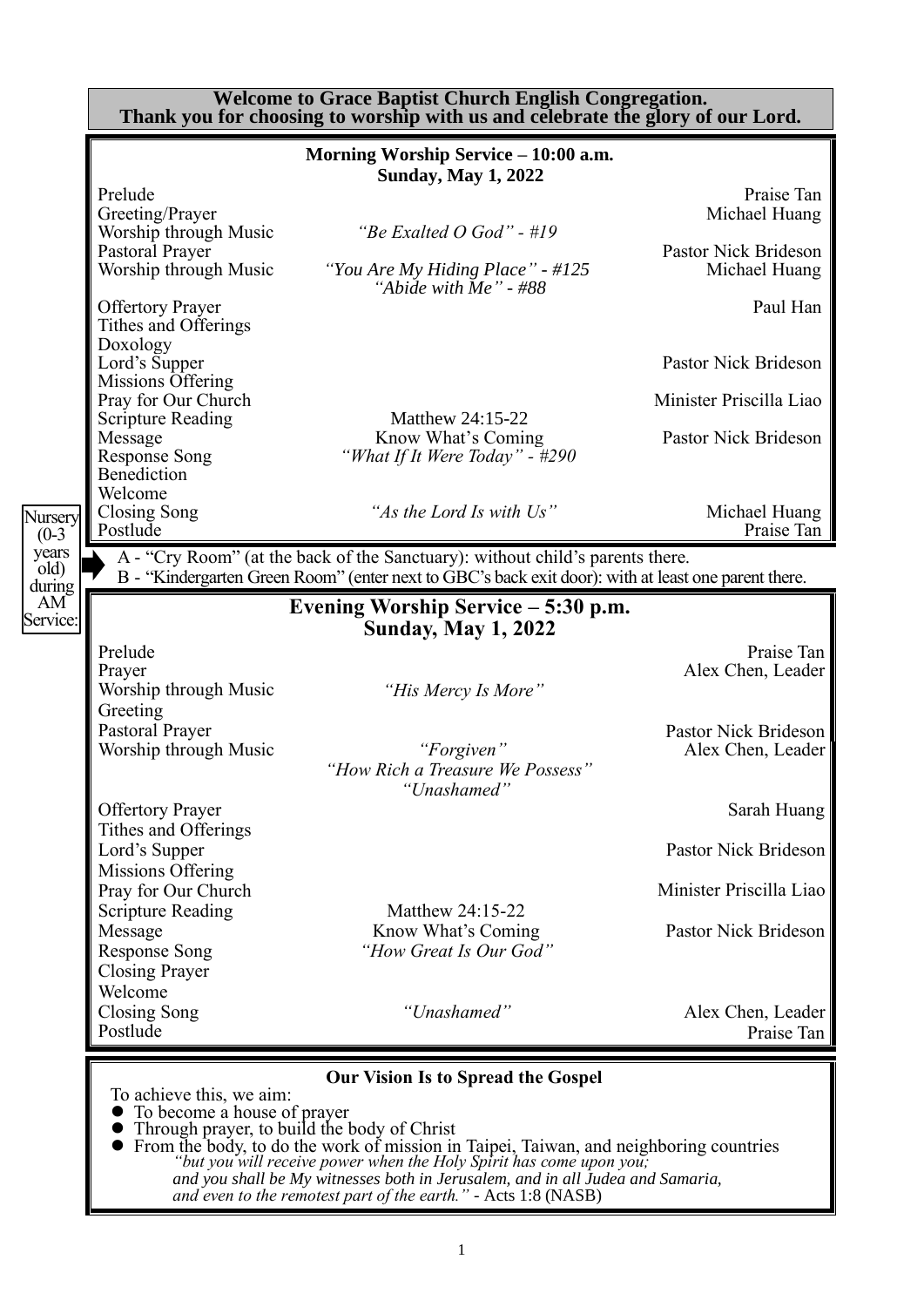## **Sermon Topic: Know What's Coming Scripture: Matthew 24:15-22**

#### **Speaker: Pastor Nick Brideson May 1, 2022**

#### **Scripture: Matthew 24:15-22 (NASB)**

<sup>15</sup> "Therefore when you see the ABOMINATION OF DESOLATION which was spoken of through Daniel the prophet, standing in the holy place (let the reader understand), **<sup>16</sup>** then those who are in Judea must flee to the mountains. **<sup>17</sup>** "Whoever is on the housetop must not go down to get the things out that are in his house. **<sup>18</sup>** "Whoever is in the field must not turn back to get his cloak. **<sup>19</sup>** "But woe to those who are pregnant and to those who are nursing babies in those days! **<sup>20</sup>** "But pray that your flight will not be in the winter, or on a Sabbath. <sup>21</sup> "For then there will be a great tribulation, such as has not occurred since the beginning of the world until now, nor ever will. **<sup>22</sup>** "Unless those days had been cut short, no life would have been saved; but for the sake of the elect those days will be cut short.

**Notes:**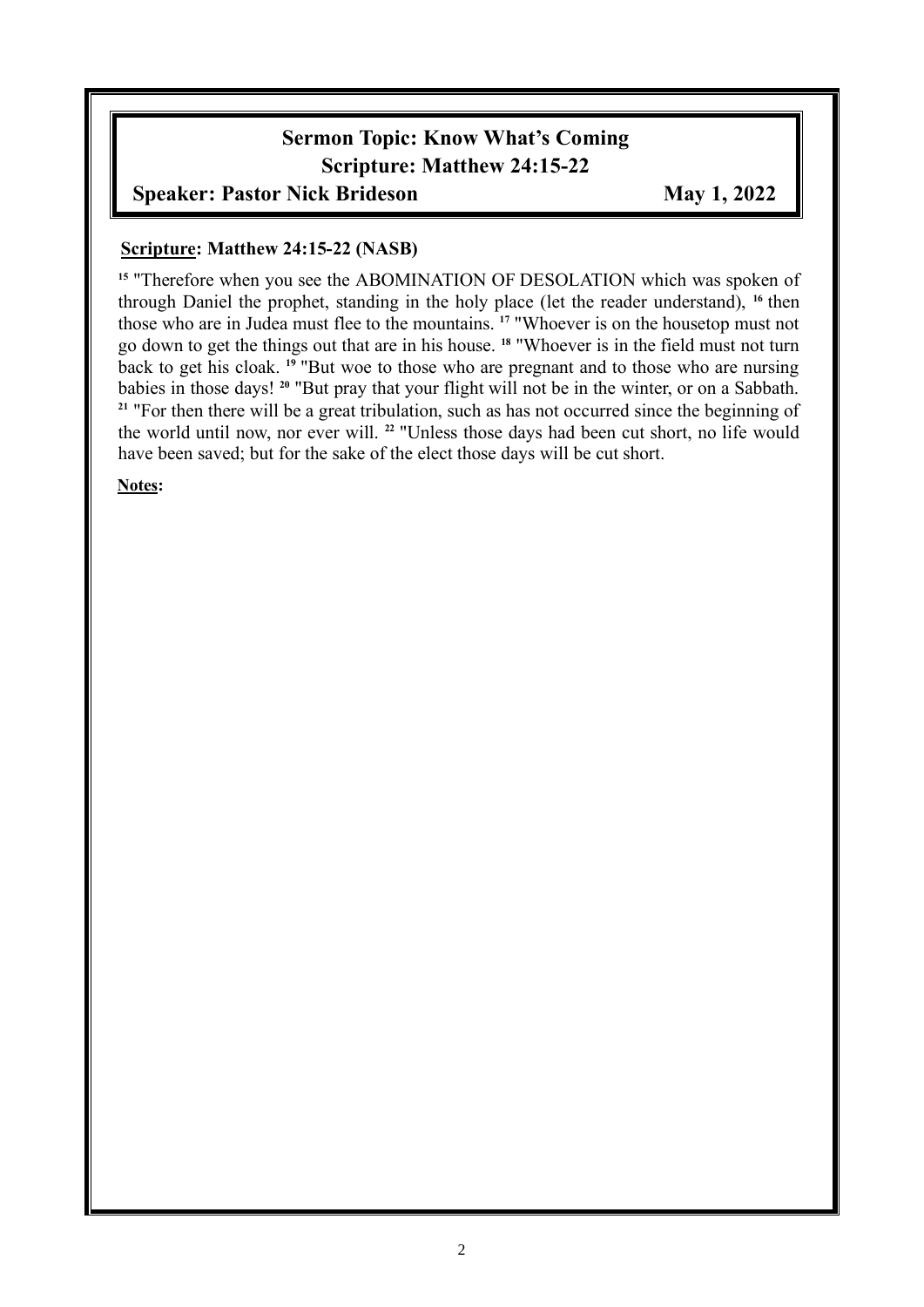## **Wednesday Night Prayer Meeting (Physical & Online)**

*"My house shall be called a house of prayer" (Matthew 21:13)*

Let us be a church of prayer!

English prayer meeting meets 7:30 to 9:00 p.m. every Wednesday in GBC *Room 301*. The online prayer meeting via Zoom is also available at the same time. Please join us either in GBC or online.

Send an email to ecprayerteam $@gbc.org.tw$  if you are interested in joining the Zoom prayer meeting or if you have a prayer request.

Prayer focus for this coming Wednesday: **Caring/Healing/Families**

# **NEW**

#### **Bring Your Own Coffee (BYOC) ~ English Conversation Group**

Grace Baptist Church hosts an English conversation fellowship group BYOC (Bring Your Own Coffee). This group provides a relaxed environment to meet people and practice English together. You don't even have to bring coffee. Please join it directly.

**Day/Time/Place:** Fridays 6:00 p.m. in Room B04

If you have questions, you are welcome to email Charlie Cheng: charliechengbyoc@protonmail.com.

#### **2022 VBS – Enrolling Children Starts May 7 Destination Dig - Unearthing the Truth about Jesus**

**VBS Camp:** July 4 – 8; 9 a.m. to 12:10 p.m. **Family Day:** July 9, from 9:00 to 11:00 a.m.

For Children: currently 1st to 6th graders (changing to 2nd – 7th graders after this summer) VBS is designed to lead children to know and respond to Jesus Christ as led by the Holy Spirit. It is a fun-filled, spiritual adventure that provides concentrated Bible study and encourages reallife application.

#### **Registration:**

Registrations will be accepted from May  $7 - 30$  or until the 200 spaces are full. The cost is NT\$ 500 per child (refundable if cancelled before June 4). Please register and pay the cost through the front desk.

#### **Volunteers Needed:**

Our remaining planning/training meetings are May 15, June 5, June 26, and July 3 at 1:15 p.m. in Coleman Hall. If you would like to be a co-worker, please sign up at the meeting and join the future training meetings.

Enrollment

**Questions?** Please contact GBC front desk: (02) 2362-5321 ext. 100 (or SueJenny ext. 136 if English speakers) or email:  $gbcvbs@gbc.org.tw$ 

#### **GBC Pandemic Guidelines**

Taiwan's COVID-19 cases have been increasing rapidly. To avoid contracting and spreading the disease, please avoid going to crowded or high-risk areas. Please pray for Taiwan and all nations to control the pandemic, and follow the Taiwan government COVID-19 instructions.

➢ **Enter GBC though the front door:** put on a mask, disinfect hands, and check temperature

➢ **Join the online worship service if you are –**

- sick or not feeling well (see a doctor if you have a fever and cough)
- currently in quarantine or self-health management

➢ **Eating:** Don't share a table with others when eating food inside GBC. (Also keep distance and don't talk with others while eating. )

3





 $\mathcal{W}$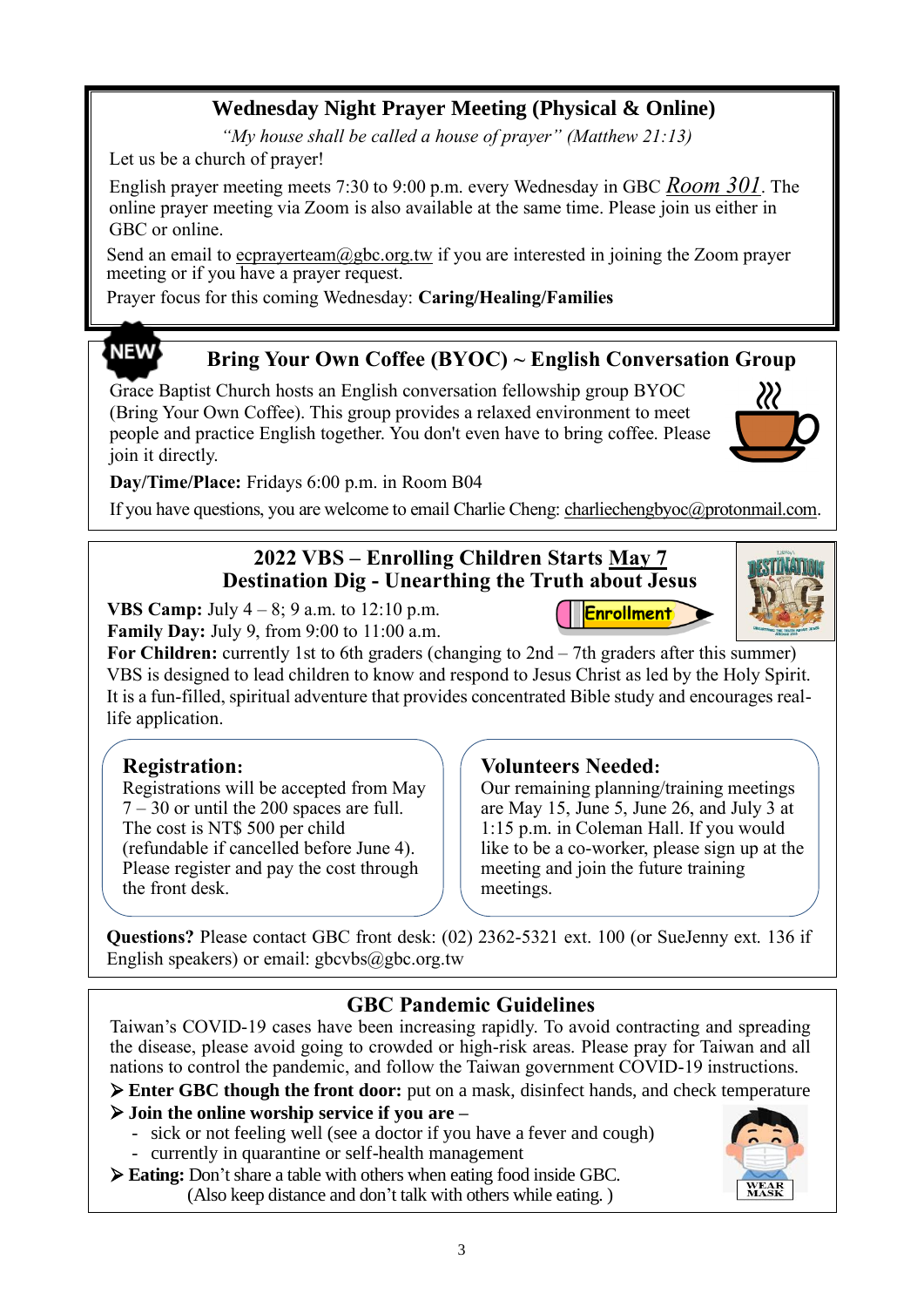## **Christianity 101 New Cycle**

The Christianity 101 class had just started a new cycle meeting at 11:30 a.m. in the Mount of Olives Room on Sundays. (Ask staff or the front desk if you don't know how to go to Mount of Olives Room.)

Christianity 101 class introduces basic Christian teachings and prepares people for baptism. You can join it directly. If you need more information, please contact the teacher, Yuri Shih, by email at: yuchen\_phone@hotmail.com.

## **Young Adults Fellowship – Next Meeting: May 7**

Young Adults Fellowship is for young adults from the age of 20-35 to study God's Word and fellowship together. It meets regularly on 1st and 3rd Saturdays from 4:30 to 6:00 p.m. Our next meeting is this coming Saturday, May 7.

Contact Pastor Kevin Wang at kevin@gbc.org.tw if you plan to join or need more information.

#### **Special Offering on May 8 (2022 Children's Art Festival Cancelled, But Still Showing Love)**

After a meeting with church leadership, GBC will cancel the Children's Art Festival this year.

For those who sent children's artwork, GBC will present them on its Facebook. Also, the scheduled donation will still be collected during Mother's Day and Children's Day so we can still pass on God's love as previously intended.

The donation collected will help children and teens in Chenggong Township in Taitung with their education. Please put your donation in the offering envelope and write "Children's Art Festival" on the envelope.

#### **Celebrating Mother's Day**

GBC will honor mothers next Sunday, May 8, Mother's Day. Pastor Nick will pray for GBC

mothers, including spiritual mothers, and bless them. Flowers will be presented to them. Please invite your mother/spiritual mother to join our services next week.

Also in the Morning Service, 3 families will participate in the Child Dedication Service.

#### **Epidemic Relief Application**

- For GBC members (attending GBC regularly) affected financially by COVID situation.
- Successful applicants receive NTD 20,000 (while funds are available).
- GBC will respond within 10 days for each application.
- Please check our website to apply.

#### **Little Donkey Fellowship (In Chinese)**

There are nearly 700,000 migrant workers in Taiwan, and 66% of them are social welfare migrant workers. Many are helpers in families, supporting the heavy responsibility of family care.

In this group of helpers, Muslims are the highest religious group represented among the Indonesians. When a gospel opportunity comes to our doorstep, how do we start a dialogue? How do we avoid needless offense?

The Little Donkey Fellowship is inviting an Indonesian sister to speak to us this coming May. Please join us from 10:00 to 12:00 a.m. online on Saturday, May 7. Please scan the QR code to join.









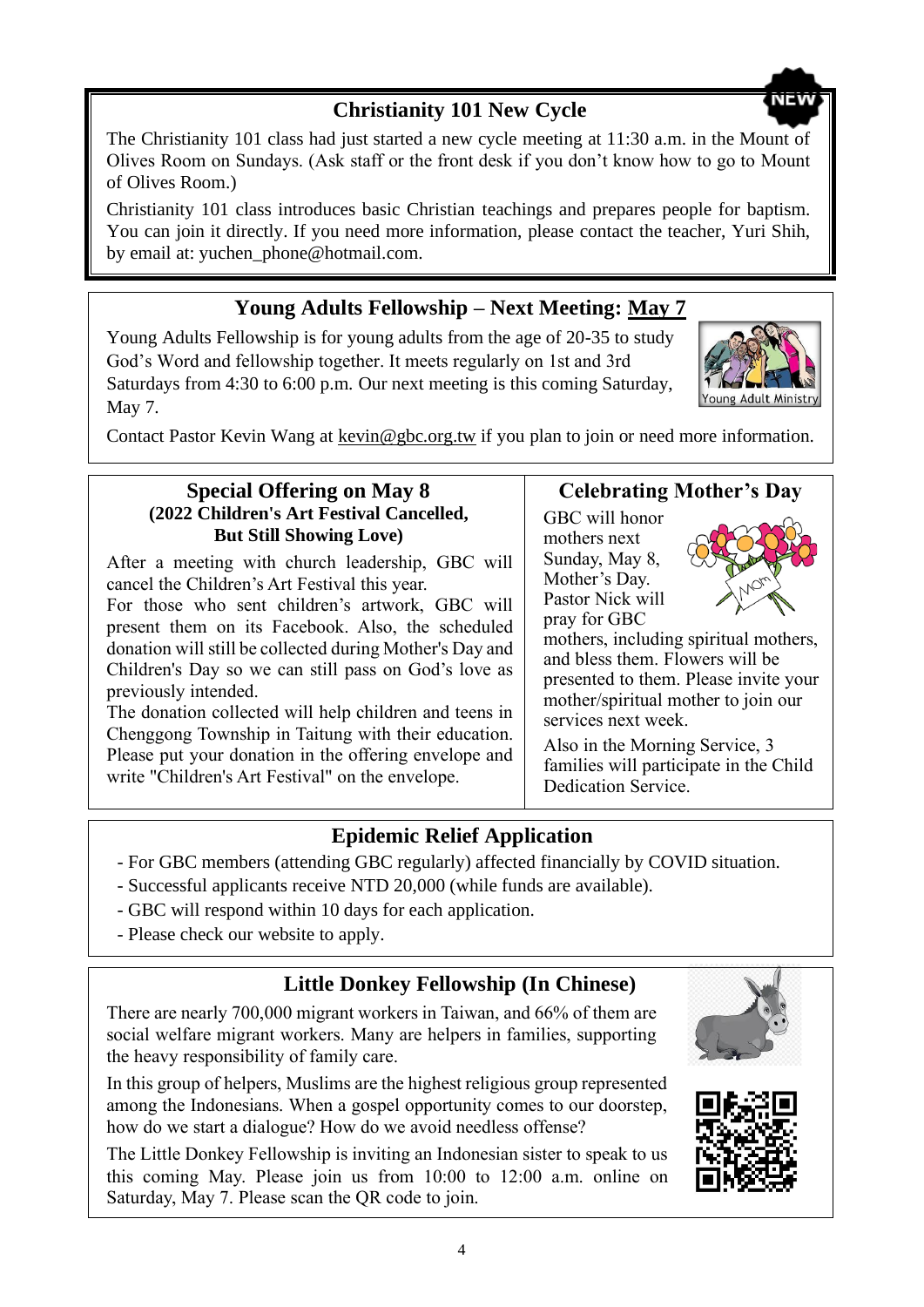### **Mabuhay Fellowship**

Today, May 1, at 2 p.m. in Basement Room B05, the Mabuhay Fellowship will have a prayer meeting. All Tagalog-speaking nationals are welcome.



The Mabuhay Fellowship comprises Filipinos aiming to share God's love and light through worship, prayer, Bible study, fellowship, gospel sharing, and other ministries.

#### **Website Gospel Ministry**

Are you zealous for sharing the gospel, familiar with or interested in technology (cell phone/video games, VR, AR, or Meta), experienced



or interested in video editing? Then please consider joining this new ministry. We especially need co-workers from the younger generations. Please apply through the QR code or contact Alice Chao at missions.as $(a)$ gbc.org.tw.

|                                                                                                                                                                                                                                                                                                                                                                                             | <b>English Congregation Leaders</b>                                                                                                                                                                                                                                                                                                                                                                                                                                                |                                                                                                                                                                                                                                                                                                                                                                                                          |                                                                                                                                                                                                                                                                                                                                                                                                                       |
|---------------------------------------------------------------------------------------------------------------------------------------------------------------------------------------------------------------------------------------------------------------------------------------------------------------------------------------------------------------------------------------------|------------------------------------------------------------------------------------------------------------------------------------------------------------------------------------------------------------------------------------------------------------------------------------------------------------------------------------------------------------------------------------------------------------------------------------------------------------------------------------|----------------------------------------------------------------------------------------------------------------------------------------------------------------------------------------------------------------------------------------------------------------------------------------------------------------------------------------------------------------------------------------------------------|-----------------------------------------------------------------------------------------------------------------------------------------------------------------------------------------------------------------------------------------------------------------------------------------------------------------------------------------------------------------------------------------------------------------------|
|                                                                                                                                                                                                                                                                                                                                                                                             | English Leading Pastor: Nick Brideson                                                                                                                                                                                                                                                                                                                                                                                                                                              |                                                                                                                                                                                                                                                                                                                                                                                                          |                                                                                                                                                                                                                                                                                                                                                                                                                       |
|                                                                                                                                                                                                                                                                                                                                                                                             | <b>Pastor Nick Brideson</b>                                                                                                                                                                                                                                                                                                                                                                                                                                                        | Minister Priscilla Liao                                                                                                                                                                                                                                                                                                                                                                                  | Pastor Kevin Wang                                                                                                                                                                                                                                                                                                                                                                                                     |
| <b>Adult Education</b><br>Nick Brideson<br>$nick(\omega)$ gbc.org.tw<br><b>Foreign Mission:</b><br>- Medical/Dental Team<br>Armand Lim<br>rmanlim@yahoo.com<br>- Leadership Training<br>Nick Brideson<br>nick@gbc.org.tw<br><b>Orphanage Ministry</b><br>Julie Chen<br>yuling0914@gmail.com<br><b>Mabuhay Fellowship</b><br>Ava Zamora<br>avazam@yahoo.com<br><b>Small Groups</b><br>- BYOC | <b>Morning Greeters</b><br>Arjun Puvvala<br>nagarjuna123iict@gmail.com<br>Alltrin Dhana Raja Gopal<br>alltrin.chim99@gmail.com<br><b>Morning Fellowship Tea</b><br>Yuri Shih<br>yuchen phone@hotmail.com<br><b>Evening Greeters</b><br>Vicky Kuo<br>asiaglobe999@gmail.com<br><b>Evening Fellowship Tea/</b><br><b>Baptism Celebration Fellowship</b><br>Michelle Cheng<br>yealincheng@yahoo.com<br><b>Baptism Support</b><br>Michael Dellinger<br>michaeleldondellinger@gmail.com | <b>Cry Room Children's Care</b><br>Joanne Pan<br>f65027.tw@yahoo.com.tw<br>Preschool<br>Joanna Peng<br>Joanna1285@gmail.com<br><b>AWANA Spark Group</b><br>Crystal Turner<br>elisayeh@yahoo.com<br><b>AWANA T&amp;T Group</b><br>Ming Lai<br>minglai88@gmail.com<br><b>Prayer Ministry</b><br>Priscilla Liao<br>priscilla@gbc.org.tw<br><b>Hospital Visitation</b><br>Amanda Lou<br>lou.amanda@gmail.com | <b>Green Room Children's Care</b><br>Pastor Kevin Wang<br>kevin@gbc.org.tw<br><b>Morning Music Worship</b><br>Cherrie Gow Lim<br>cvgow@yahoo.com<br><b>Morning Multimedia</b><br>Vicky Lin<br>gbcmorningmedia@gmail.com<br><b>Adult Choir</b><br><b>Hand Bell Choir</b><br>Juliet Jao<br>lenyinjao@gmail.com<br><b>Hallel Singers</b><br>Cherrie Gow Lim<br>cvgow@yahoo.com<br><b>Evening Music Team</b><br>Alex Chen |
| - Ethiopian Students<br>- HsinChu Bible Study<br>- Indian Bible Study Fellowship<br>- NTU Conversation<br>- Salt & Light<br>- Thursday Night Bible Study                                                                                                                                                                                                                                    |                                                                                                                                                                                                                                                                                                                                                                                                                                                                                    | <b>Celebrate Recovery</b><br>Priscilla Liao<br>priscilla@gbc.org.tw<br><b>Taiwan Mission:</b><br>- TaiTung Team<br>Cherrie Gow Lim<br>cvgow@yahoo.com                                                                                                                                                                                                                                                    | gbceworshipteam@gmail.com<br><b>Evening Multimedia</b><br><b>Grant Burgess</b><br>grantburgess@live.co.za<br><b>Trinity Youth</b><br>(Grades 7 to 12)                                                                                                                                                                                                                                                                 |
| <b>Deacon</b><br>Yuri Shih<br>yuchen phone@hotmail.com<br>SueJenny Hsu                                                                                                                                                                                                                                                                                                                      | <b>Alternate Deacon</b><br>Timothy Meesala<br>yedukondaluster@gmail.com<br><b>Secretarial staff</b><br>Stella Chen (part-time)                                                                                                                                                                                                                                                                                                                                                     | <b>Foreign Mission:</b><br>- VBS Team<br>Priscilla Liao<br>priscilla@gbc.org.tw<br><b>Small Groups</b><br><b>Hospital Visitation</b><br>NanGang Group<br>- Parenting Group                                                                                                                                                                                                                               | Kevin Wang<br>kevin@gbc.org.tw<br><b>Young Adults Fellowship</b><br>Kevin Wang<br>$\text{kevin}(a)$ gbc.org.tw<br><b>Small Groups</b><br>- Crown of Beauty                                                                                                                                                                                                                                                            |
| suejenny@gbc.org.tw                                                                                                                                                                                                                                                                                                                                                                         | stella@gbc.org.tw                                                                                                                                                                                                                                                                                                                                                                                                                                                                  | - Sisters Group                                                                                                                                                                                                                                                                                                                                                                                          |                                                                                                                                                                                                                                                                                                                                                                                                                       |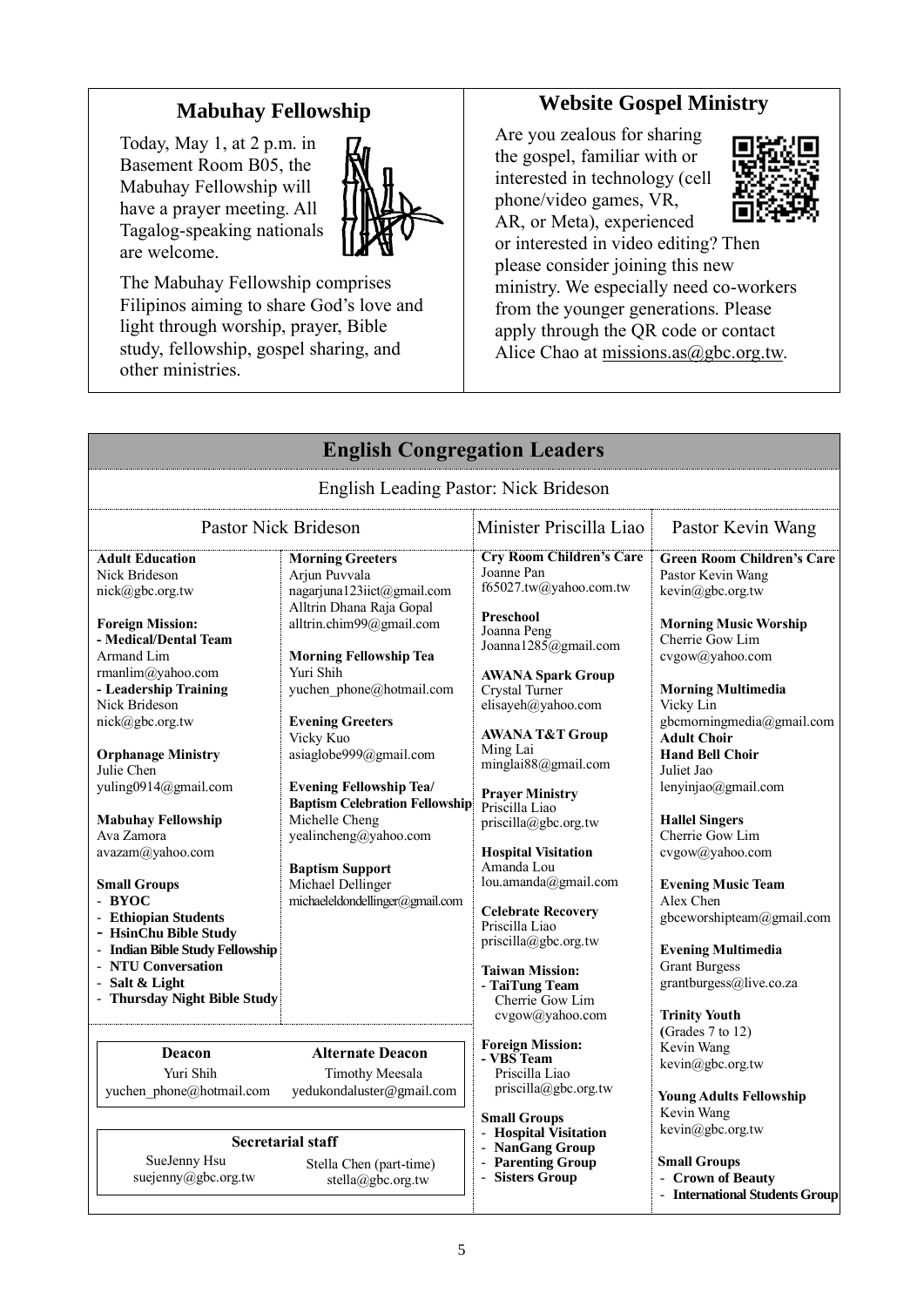| $\star\star$ Sunday School Information - Join the class directly $\star\star$ |                                                                                                                           |                                                                                                                                                                                                                         |
|-------------------------------------------------------------------------------|---------------------------------------------------------------------------------------------------------------------------|-------------------------------------------------------------------------------------------------------------------------------------------------------------------------------------------------------------------------|
| <b>Class</b>                                                                  |                                                                                                                           | Time & Room                                                                                                                                                                                                             |
| <b>Beginning Christian Life</b>                                               |                                                                                                                           |                                                                                                                                                                                                                         |
| Alpha – new and non-Christians                                                | 11:30 a.m.                                                                                                                | Calvary Room                                                                                                                                                                                                            |
| Christianity 101 - required for baptism                                       | 11:30 a.m.                                                                                                                | Mount of Olives                                                                                                                                                                                                         |
| <b>Maturing Christians</b>                                                    |                                                                                                                           |                                                                                                                                                                                                                         |
| <b>Bible Studies for Life</b>                                                 | <b>Physical Classes:</b><br>$11:30$ a.m. classes:<br>- Room B04<br>- Room $B05$<br>- WanFu $22 \text{ A}$<br>- WanFu 22 C | <b>Online Classes:</b><br>9:00 a.m. (Email Johanna Ferng to join:<br>joeym.vanderwerf@gmail.com)<br>3:00 p.m. (Email Roy to join:<br>roytreur@gmail.com)<br>4:00 p.m. (Email SueJenny for info:<br>suejenny@gbc.org.tw) |
| <b>Developing Leaders</b>                                                     |                                                                                                                           |                                                                                                                                                                                                                         |
| <b>Bible Interpretation</b>                                                   | $2:00 - 3:15$ p.m.                                                                                                        | Online (email: ross.hohl@gmail.com)                                                                                                                                                                                     |
| <b>Youth: Grade 7 and above</b>                                               |                                                                                                                           |                                                                                                                                                                                                                         |
| <b>Bible Studies for Life</b>                                                 | $11:45$ a.m. $-12:45$ p.m.                                                                                                | $\Diamond$ Online (email: kevin $\angle$ @gbc.org.tw)                                                                                                                                                                   |
| <b>Children</b>                                                               |                                                                                                                           |                                                                                                                                                                                                                         |
| Nursery - Age 3 and under                                                     | $9:50$ a.m. $-11:15$ a.m.                                                                                                 | Ónline - email:                                                                                                                                                                                                         |
| Preschool - Age 3 to 5                                                        | 11:40 a.m. - 12:40 p.m.                                                                                                   | For AWANA: minglai88@gmail.com                                                                                                                                                                                          |
| AWANA - Kindergarten $(\pm \mathcal{H})$ to Grade 6                           | $11:20$ a.m. $-12:50$ p.m.                                                                                                | For Preschool: joanna1285@hotmail.com                                                                                                                                                                                   |

| $\star \star$ Fellowships – Join a fellowship directly $\star \star$ |                                                              |            |  |
|----------------------------------------------------------------------|--------------------------------------------------------------|------------|--|
| Fellowship                                                           | Time                                                         | Location   |  |
| Mabuhay                                                              | Sundays 2:00 - 4:00 p.m.                                     | <b>B05</b> |  |
| Young Adults $(20 - 35 \text{ y.o.})$                                | $1^{\text{st}}$ & 3 <sup>rd</sup> Saturdays 4:30 - 6:00 p.m. | WanFu 22   |  |

|                          |                                                                                                                                              | $\star \star$ Small Groups – Contact the leader to join $\star \star$ |                                                           |          |
|--------------------------|----------------------------------------------------------------------------------------------------------------------------------------------|-----------------------------------------------------------------------|-----------------------------------------------------------|----------|
| Type                     | <b>Name</b>                                                                                                                                  | Day/Time                                                              | <b>Location/Contact Emails</b>                            |          |
| <b>Students</b>          | <b>NTU Friday English</b><br><b>Conversation Group</b>                                                                                       | Friday<br>$12:20 - 1:10$ pm                                           | <b>NTU</b><br>roytreur@gmail.com                          | On break |
|                          | <b>International Students Group</b>                                                                                                          | Friday<br>$7:30 - 9:00 \text{ pm}$                                    | WanFu 22A<br>cesaledro57@gmail.com                        |          |
| Language/<br>Nationality | <b>Ethiopian Students Group</b>                                                                                                              | Sunday<br>$7:00 - 9:00 \text{ pm}$                                    | Room 307<br>$abex98$ @gmail.com                           |          |
| Parenting                | Parenting Group                                                                                                                              | $2nd$ & 4 <sup>th</sup> Sunday<br>11:30 am - 12:30 pm                 | GBC Room 402<br>rod syverson@hotmail.com                  |          |
| Women                    | Sisters Group (Online)                                                                                                                       | Thursday<br>$7:30 - 9:00$ pm                                          | joeym.vanderwerf@gmail.com                                |          |
|                          | Thursday Night Bible<br>Study Group (Online)                                                                                                 | Thursday<br>$7:30 - 9:00$ pm                                          | GBC Room 301<br>rod_syverson@hotmail.com                  |          |
|                          | <b>BYOC</b>                                                                                                                                  | Friday<br>$6:00 - 8:00 \text{ pm}$                                    | <b>B04</b><br>charliechengbyoc@protonmail.com             |          |
|                          | HsinChu Bible Study Group                                                                                                                    | Friday<br>$7:30 - 8:45$ pm                                            | HsinChu<br>rmanlim@yahoo.com                              |          |
| General                  | Crown of Beauty                                                                                                                              | Saturday<br>$2:00 - 4:00$ pm                                          | <b>GBC Mount of Olives Room</b><br>clemence4261@gmail.com |          |
|                          | Salt & Light                                                                                                                                 | Sunday<br>$1:30 - 3:00$ pm                                            | <b>GBC Mount of Olives Room</b><br>123456789nc@gmail.com  |          |
|                          | <b>Indian Bible Study</b><br>Fellowship Group                                                                                                | Sunday<br>$2:30 - 4:00$ p.m.                                          | WanFu<br>yedukondaluster@gmail.com                        |          |
| Ministry                 | <b>Hospital Visitation Group</b>                                                                                                             | Thursday<br>$1:30 - 2:30$ pm                                          | Near GBC<br>lou.amanda@gmail.com                          | On break |
|                          | Due to the COVID-19 situation, not all the small groups have been opened.<br>To join or for information, contact the teacher by email above. |                                                                       |                                                           |          |